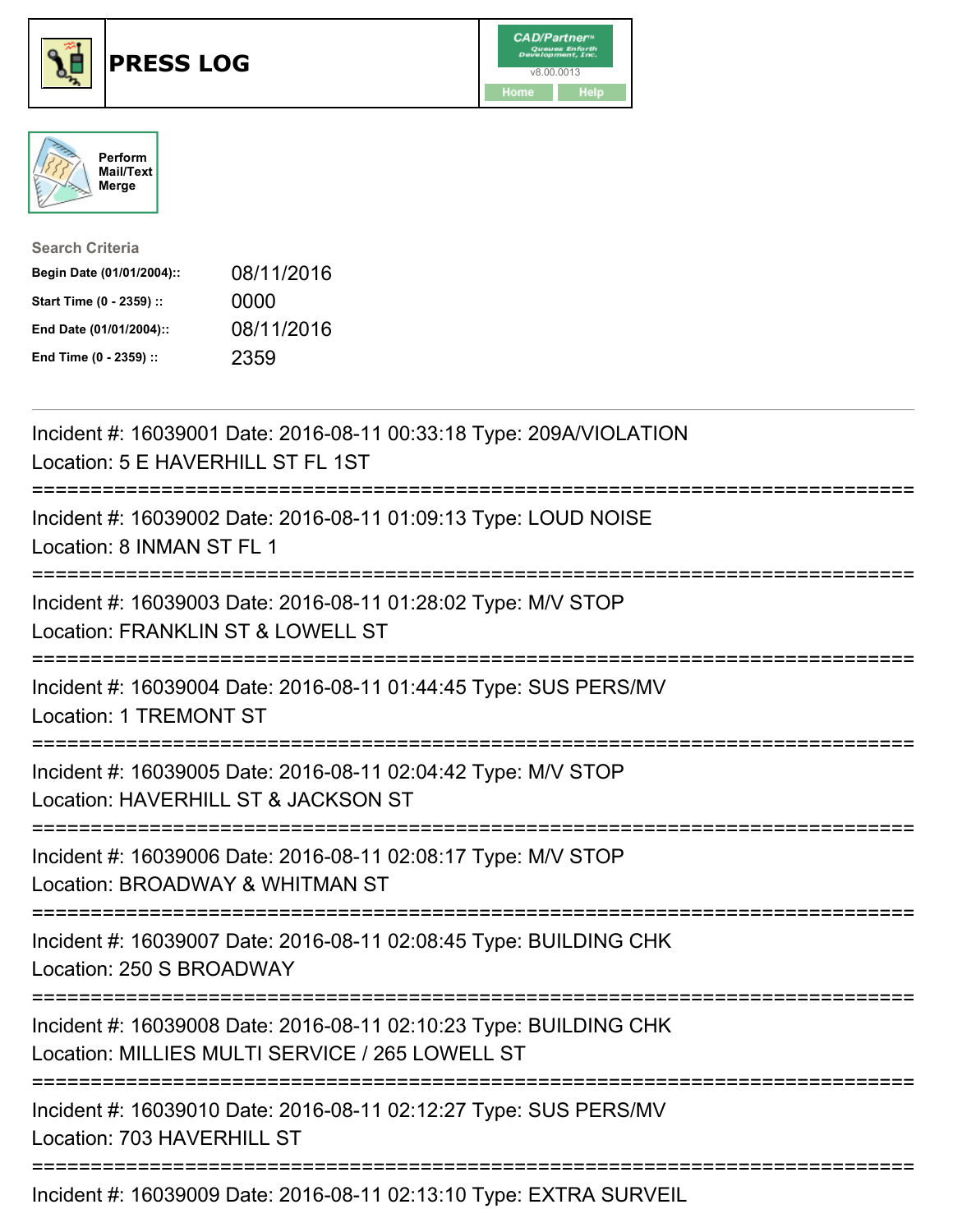Location: THORNTON AV

=========================================================================== Incident #: 16039011 Date: 2016-08-11 02:18:28 Type: BUILDING CHK Location: RACING CAR WASH / 171 JACKSON ST =========================================================================== Incident #: 16039012 Date: 2016-08-11 02:24:03 Type: M/V STOP Location: LAWRENCE ST & SARATOGA ST =========================================================================== Incident #: 16039013 Date: 2016-08-11 02:37:04 Type: M/V STOP Location: FARNHAM ST & SHAWSHEEN RD =========================================================================== Incident #: 16039014 Date: 2016-08-11 02:38:34 Type: M/V STOP Location: FARNHAM ST & SHAWSHEEN RD =========================================================================== Incident #: 16039015 Date: 2016-08-11 02:48:06 Type: BUILDING CHK Location: JACKIES CHICKEN AND BEER / null =========================================================================== Incident #: 16039016 Date: 2016-08-11 02:54:06 Type: M/V STOP Location: FRANKLIN ST =========================================================================== Incident #: 16039017 Date: 2016-08-11 02:59:59 Type: M/V STOP Location: BROADWAY & TREMONT ST =========================================================================== Incident #: 16039018 Date: 2016-08-11 04:01:12 Type: HIT & RUN M/V Location: 70 E HAVERHILL ST =========================================================================== Incident #: 16039019 Date: 2016-08-11 04:05:48 Type: TOW/REPOSSED Location: 104 HOWARD ST =========================================================================== Incident #: 16039020 Date: 2016-08-11 04:40:59 Type: M/V STOP Location: ARLINGTON ST & TENNEY ST =========================================================================== Incident #: 16039021 Date: 2016-08-11 04:41:54 Type: BUILDING CHK Location: ARLINGTON ST & BROADWAY =========================================================================== Incident #: 16039022 Date: 2016-08-11 05:20:08 Type: HIT & RUN PED Location: BROADWAY & METHUEN =========================================================================== Incident #: 16039023 Date: 2016-08-11 05:43:32 Type: DRUG OVERDOSE Location: 15 DORCHESTER ST =========================================================================== Incident #: 16039024 Date: 2016-08-11 06:31:39 Type: M/V STOP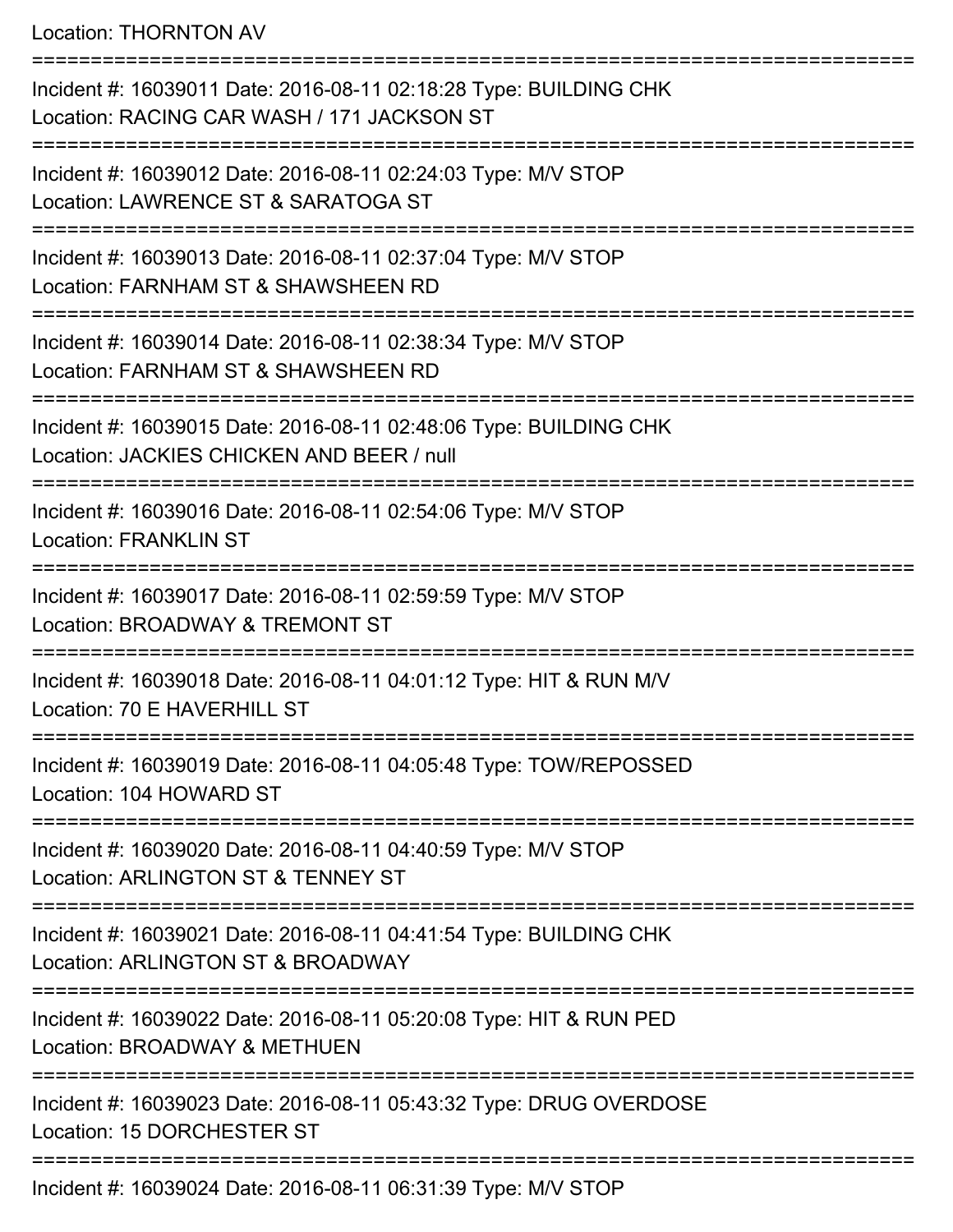| Incident #: 16039025 Date: 2016-08-11 07:10:38 Type: M/V STOP<br>Location: 36 ROWE ST                             |
|-------------------------------------------------------------------------------------------------------------------|
| Incident #: 16039026 Date: 2016-08-11 07:14:08 Type: M/V STOP<br>Location: 23 CHELMSFORD ST                       |
| Incident #: 16039027 Date: 2016-08-11 07:15:58 Type: M/V STOP<br>Location: MERRIMACK ST & S UNION ST<br>--------- |
| Incident #: 16039028 Date: 2016-08-11 07:36:51 Type: SUS PERS/MV<br>Location: DOYLE & WATER ST                    |
| Incident #: 16039029 Date: 2016-08-11 07:44:00 Type: RECOV/STOL/MV<br>Location: PARK ST & WILLOW ST               |
| Incident #: 16039030 Date: 2016-08-11 07:56:43 Type: M/V STOP<br>Location: BROADWAY & LOWELL ST                   |
| Incident #: 16039031 Date: 2016-08-11 07:59:15 Type: SUS PERS/MV<br>Location: FRANKLIN ST & HAVERHILL ST          |
| Incident #: 16039032 Date: 2016-08-11 08:04:21 Type: M/V STOP<br>Location: 205 BROADWAY                           |
| Incident #: 16039033 Date: 2016-08-11 08:11:09 Type: M/V STOP<br>Location: HAMPSHIRE ST & METHUEN ST              |
| Incident #: 16039034 Date: 2016-08-11 08:37:04 Type: TOW/REC/STOL<br>Location: 670 S UNION ST                     |
| Incident #: 16039035 Date: 2016-08-11 09:09:54 Type: PARK & WALK<br>Location: BRADFORD ST & BROADWAY              |
| Incident #: 16039036 Date: 2016-08-11 09:17:42 Type: M/V STOP<br>Location: ANDOVER ST & BLANCHARD ST              |
| Incident #: 16039037 Date: 2016-08-11 09:26:45 Type: M/V STOP<br>Location: ANDOVER ST & BLANCHARD ST              |
| Incident #: 16039038 Date: 2016-08-11 09:48:25 Type: 209A/VIOLATION                                               |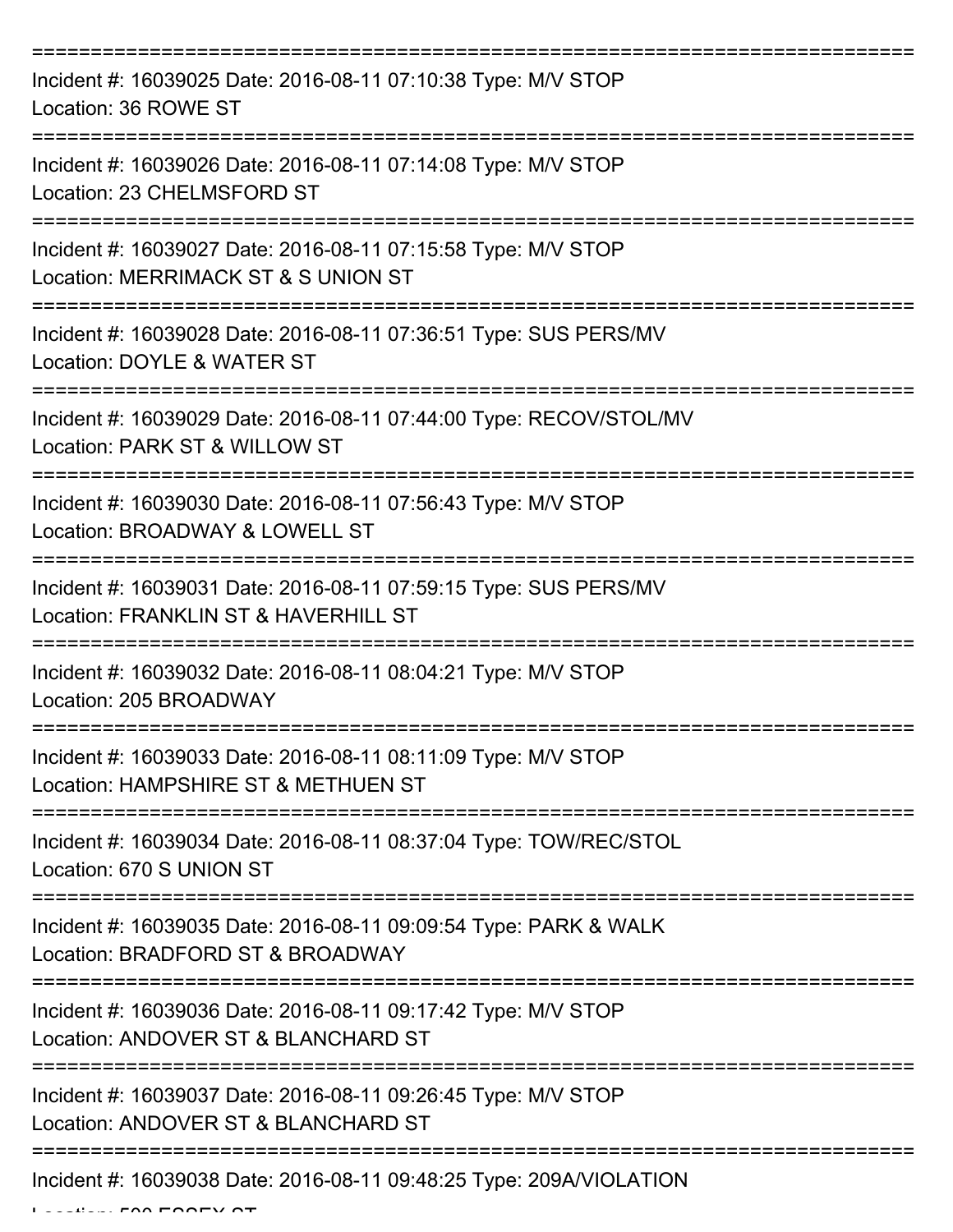| Incident #: 16039039 Date: 2016-08-11 09:58:52 Type: PARK & WALK<br>Location: BRADFORD ST & BROADWAY |
|------------------------------------------------------------------------------------------------------|
| Incident #: 16039040 Date: 2016-08-11 10:06:55 Type: CK WELL BEING<br>Location: 58 WALNUT ST #APT6   |
| Incident #: 16039041 Date: 2016-08-11 10:18:00 Type: WARRANT SERVE<br>Location: 383 HAVERHILL ST #31 |
| Incident #: 16039042 Date: 2016-08-11 10:36:03 Type: M/V STOP<br>Location: 46 PEARL ST               |
| Incident #: 16039043 Date: 2016-08-11 10:41:37 Type: WARRANT SERVE<br>Location: 106 BRADFORD ST      |
| Incident #: 16039044 Date: 2016-08-11 10:48:55 Type: WARRANT SERVE<br>Location: 400 CANAL ST         |
| Incident #: 16039045 Date: 2016-08-11 10:51:30 Type: M/V STOP<br>Location: 582 ESSEX ST              |
| Incident #: 16039046 Date: 2016-08-11 11:05:33 Type: M/V STOP<br>Location: BROADWAY & PARK ST        |
| Incident #: 16039047 Date: 2016-08-11 11:06:03 Type: WARRANT SERVE<br>Location: 370 BROADWAY         |
| Incident #: 16039048 Date: 2016-08-11 11:08:28 Type: UNATENEDCHILD<br>Location: 350 AMES #1 FL 1     |
| Incident #: 16039049 Date: 2016-08-11 11:15:51 Type: WARRANT SERVE<br>Location: 300 HAMPSHIRE ST     |
| Incident #: 16039050 Date: 2016-08-11 11:17:39 Type: AUTO ACC/PI<br>Location: 360 MERRIMACK ST       |
| Incident #: 16039051 Date: 2016-08-11 11:21:54 Type: STOL/MV/PAS<br>Location: 368 N CANAL ST         |
| Incident #: 16039052 Date: 2016-08-11 11:24:16 Type: WARRANT SERVE                                   |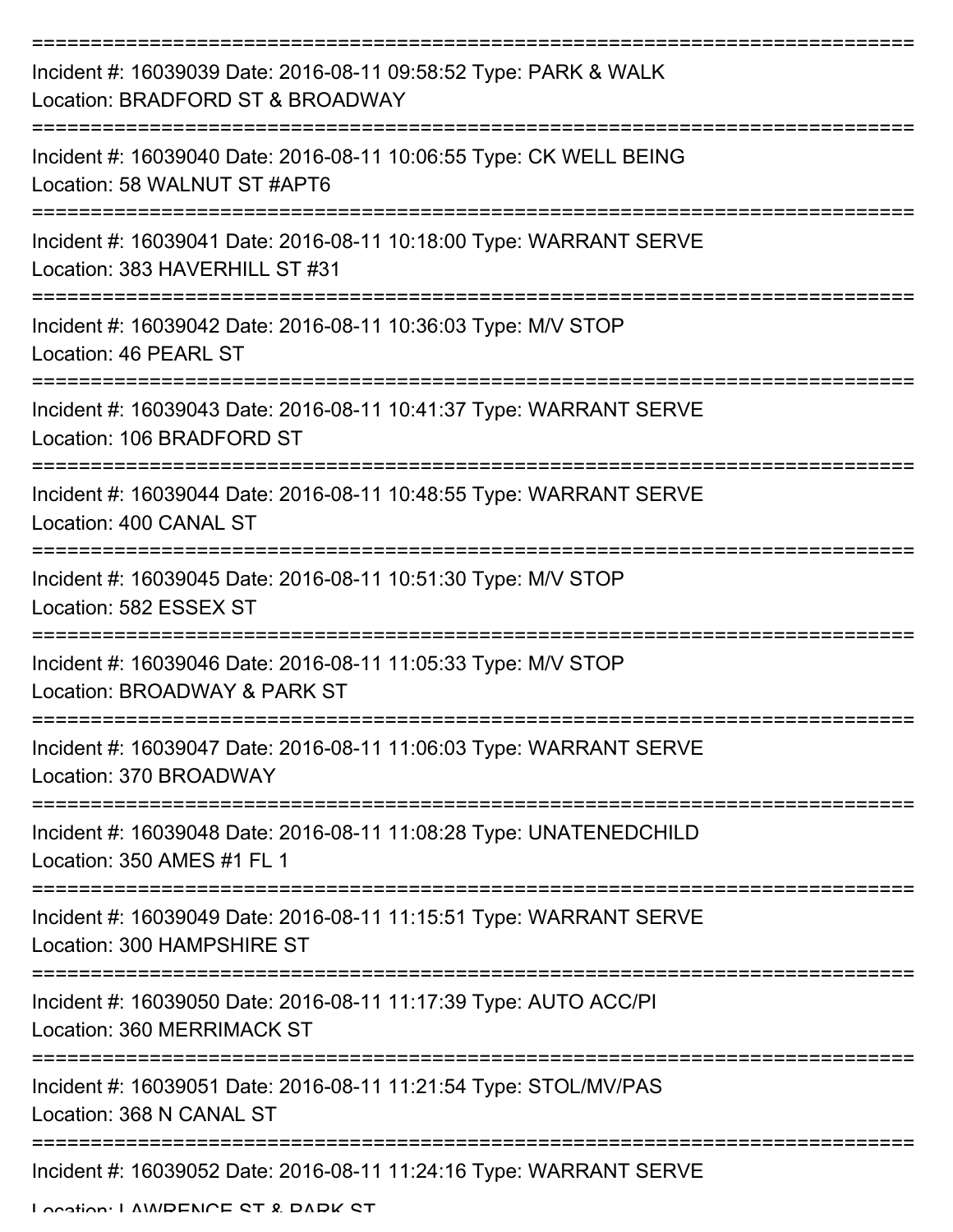| Incident #: 16039053 Date: 2016-08-11 11:25:08 Type: WARRANT SERVE<br>Location: 311 WATER ST #2      |
|------------------------------------------------------------------------------------------------------|
| Incident #: 16039054 Date: 2016-08-11 11:27:08 Type: AUTO ACC/NO PI<br>Location: 73 MELVIN ST        |
| Incident #: 16039055 Date: 2016-08-11 11:27:39 Type: WARRANT SERVE<br>Location: 76 BRADFORD ST       |
| Incident #: 16039056 Date: 2016-08-11 11:30:29 Type: TRESPASSING<br>Location: 270 CANAL ST           |
| Incident #: 16039057 Date: 2016-08-11 11:36:53 Type: M/V STOP<br>Location: 277 BROADWAY              |
| Incident #: 16039058 Date: 2016-08-11 11:40:03 Type: VIO CITY ORD<br>Location: 26 MARKET ST          |
| Incident #: 16039059 Date: 2016-08-11 11:42:48 Type: KEEP PEACE<br>Location: 146 WATER ST            |
| Incident #: 16039060 Date: 2016-08-11 11:49:38 Type: M/V STOP<br>Location: HAMPSHIRE ST & LOWELL ST  |
| Incident #: 16039061 Date: 2016-08-11 11:50:16 Type: WARRANT SERVE<br>Location: 77 S UNION ST        |
| Incident #: 16039062 Date: 2016-08-11 12:01:29 Type: DRUG VIO<br>Location: 133 BAILEY ST             |
| Incident #: 16039063 Date: 2016-08-11 12:16:49 Type: PARK & WALK<br>Location: BRADFORD ST & BROADWAY |
| Incident #: 16039064 Date: 2016-08-11 12:17:54 Type: DRUG VIO<br>Location: BROMFIELD ST & WALNUT ST  |
| Incident #: 16039065 Date: 2016-08-11 12:18:11 Type: MEDIC SUPPORT<br>Location: 28 SUMMER ST FL 3    |
| Incident #: 16039066 Date: 2016-08-11 12:20:37 Type: WARRANT SERVE                                   |

Location: 300 HAMPSHIRE ST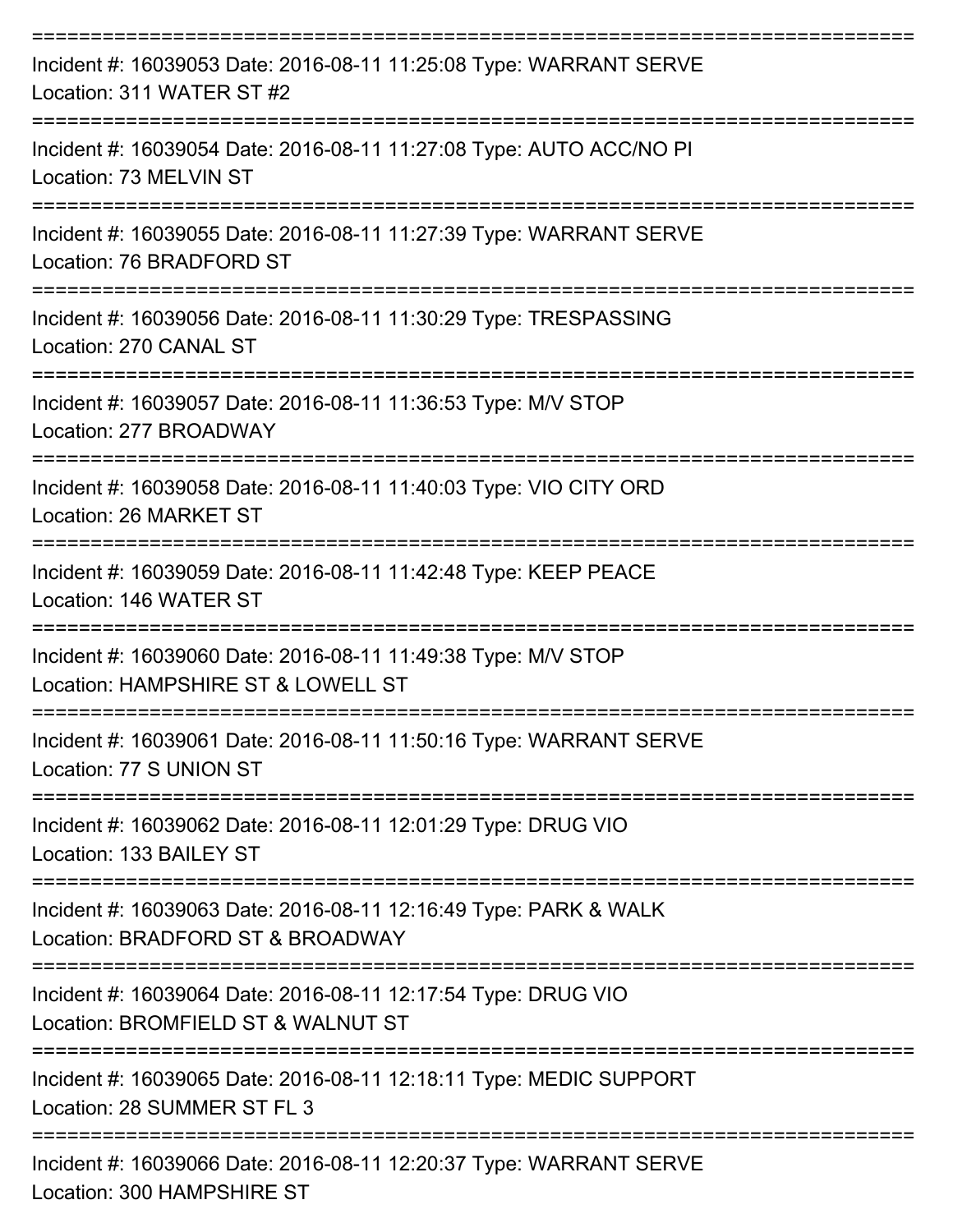| Incident #: 16039067 Date: 2016-08-11 12:23:46 Type: MEDIC SUPPORT<br>Location: 19 SHERMAN ST                                             |
|-------------------------------------------------------------------------------------------------------------------------------------------|
| =====================================<br>Incident #: 16039068 Date: 2016-08-11 12:25:13 Type: SUICIDE ATTEMPT<br>Location: 18 BELLEVUE ST |
| Incident #: 16039069 Date: 2016-08-11 12:32:05 Type: UNKNOWN PROB<br>Location: 4 INMAN ST #APT 20                                         |
| Incident #: 16039070 Date: 2016-08-11 12:37:50 Type: ALARM/BURG<br>Location: 28 CHELMSFORD ST<br>:=====================================   |
| Incident #: 16039071 Date: 2016-08-11 12:48:46 Type: MAN DOWN<br>Location: ARLINGTON ST & BROADWAY                                        |
| Incident #: 16039072 Date: 2016-08-11 12:50:07 Type: M/V STOP<br>Location: 360 ESSEX ST                                                   |
| Incident #: 16039073 Date: 2016-08-11 12:56:48 Type: DRUG VIO<br>Location: CYPRESS AV & RIVERSIDE DR                                      |
| Incident #: 16039074 Date: 2016-08-11 13:02:26 Type: WARRANT SERVE<br>Location: 49 WALNUT ST                                              |
| Incident #: 16039075 Date: 2016-08-11 13:03:31 Type: WARRANT SERVE<br>Location: 370 BROADWAY                                              |
| Incident #: 16039076 Date: 2016-08-11 13:11:09 Type: DRUG VIO<br>Location: EUTAW ST & FERN ST                                             |
| Incident #: 16039077 Date: 2016-08-11 13:20:27 Type: DRUG VIO<br>Location: EUTAW ST & FERN ST                                             |
| Incident #: 16039078 Date: 2016-08-11 13:25:07 Type: NOTIFICATION<br>Location: 6 PARK ST                                                  |
| Incident #: 16039079 Date: 2016-08-11 13:54:29 Type: TOW OF M/V<br>Location: 34 HAVERHILL ST                                              |
| Incident #: 16039080 Date: 2016-08-11 14:10:44 Type: DRUG VIO<br>Location: 615 BROADWAY                                                   |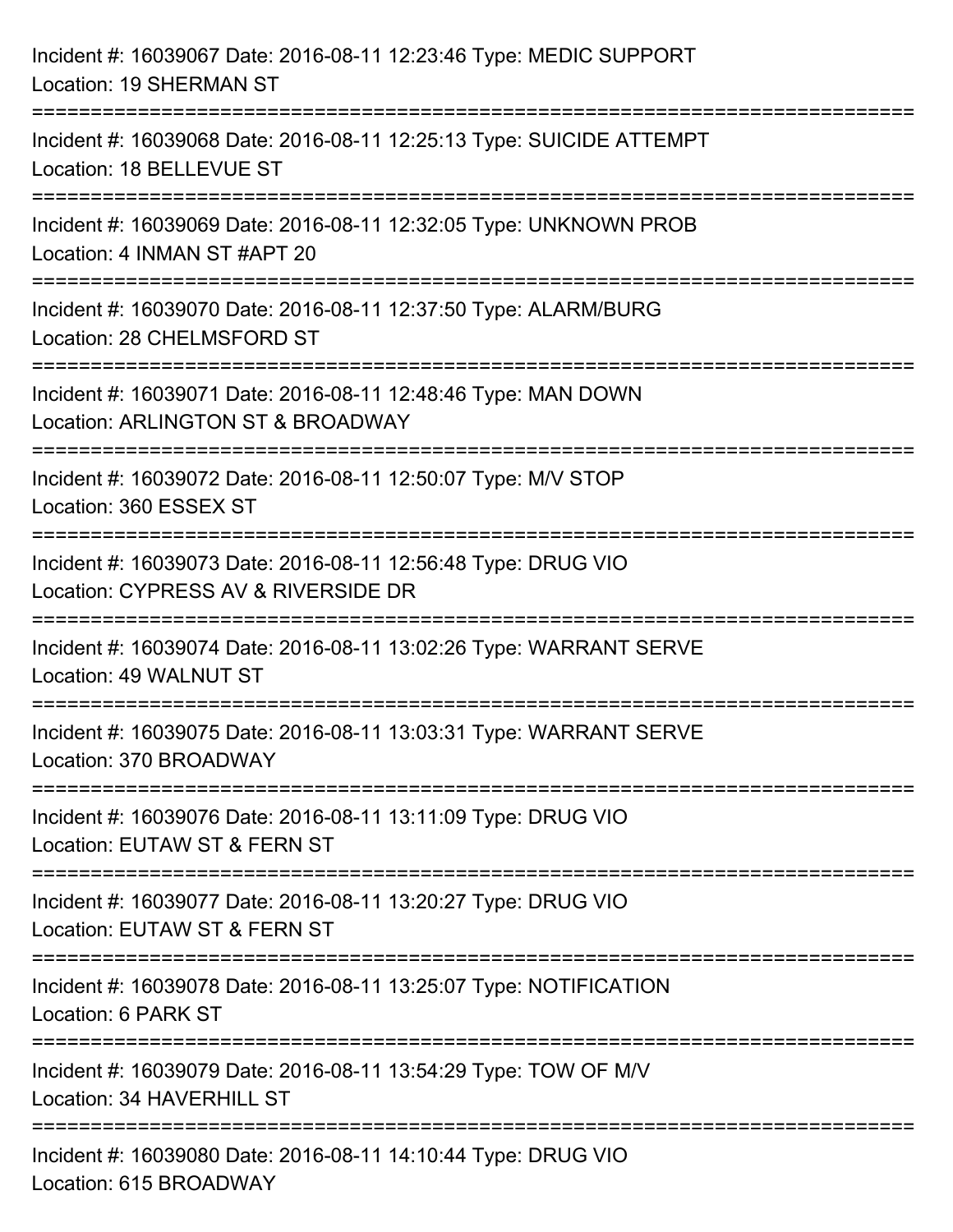| Incident #: 16039081 Date: 2016-08-11 14:14:59 Type: ALARM/BURG<br>Location: OLIVER SCHOOL / 183 HAVERHILL ST                       |
|-------------------------------------------------------------------------------------------------------------------------------------|
| Incident #: 16039082 Date: 2016-08-11 14:15:44 Type: HIT & RUN M/V<br>Location: 60 ISLAND ST                                        |
| Incident #: 16039083 Date: 2016-08-11 14:19:22 Type: WARRANT SERVE<br>Location: CARVER ST & MERRIMACK ST<br>:=====================  |
| Incident #: 16039084 Date: 2016-08-11 14:26:50 Type: ALARM/BURG<br>Location: 2 APPLETON ST                                          |
| Incident #: 16039085 Date: 2016-08-11 14:27:59 Type: ALARMS<br>Location: 421 S BROADWAY                                             |
| Incident #: 16039086 Date: 2016-08-11 14:35:57 Type: 209A/SERVE<br>Location: 90 LOWELL ST                                           |
| Incident #: 16039087 Date: 2016-08-11 14:36:40 Type: 209A/SERVE<br>Location: 90 LOWELL ST                                           |
| Incident #: 16039088 Date: 2016-08-11 14:39:21 Type: DRUG VIO<br>Location: 381 BROADWAY                                             |
| Incident #: 16039089 Date: 2016-08-11 14:40:16 Type: M/V STOP<br>Location: 89 EVERETT ST                                            |
| Incident #: 16039090 Date: 2016-08-11 14:43:02 Type: DISTURBANCE<br>Location: 68 INMAN ST                                           |
| ==============================<br>Incident #: 16039091 Date: 2016-08-11 14:43:15 Type: DRUG VIO<br>Location: NEWBURY ST & SUMMER ST |
| Incident #: 16039092 Date: 2016-08-11 14:45:24 Type: DRUG VIO<br>Location: ALDER ST & WILLOW ST                                     |
| ====================<br>Incident #: 16039093 Date: 2016-08-11 14:46:51 Type: WARRANT SERVE<br>Location: 370 BROADWAY                |
| Incident #: 16039094 Date: 2016-08-11 14:53:16 Type: HIT & RUN M/V<br>Location: 270 CANAL ST                                        |

===========================================================================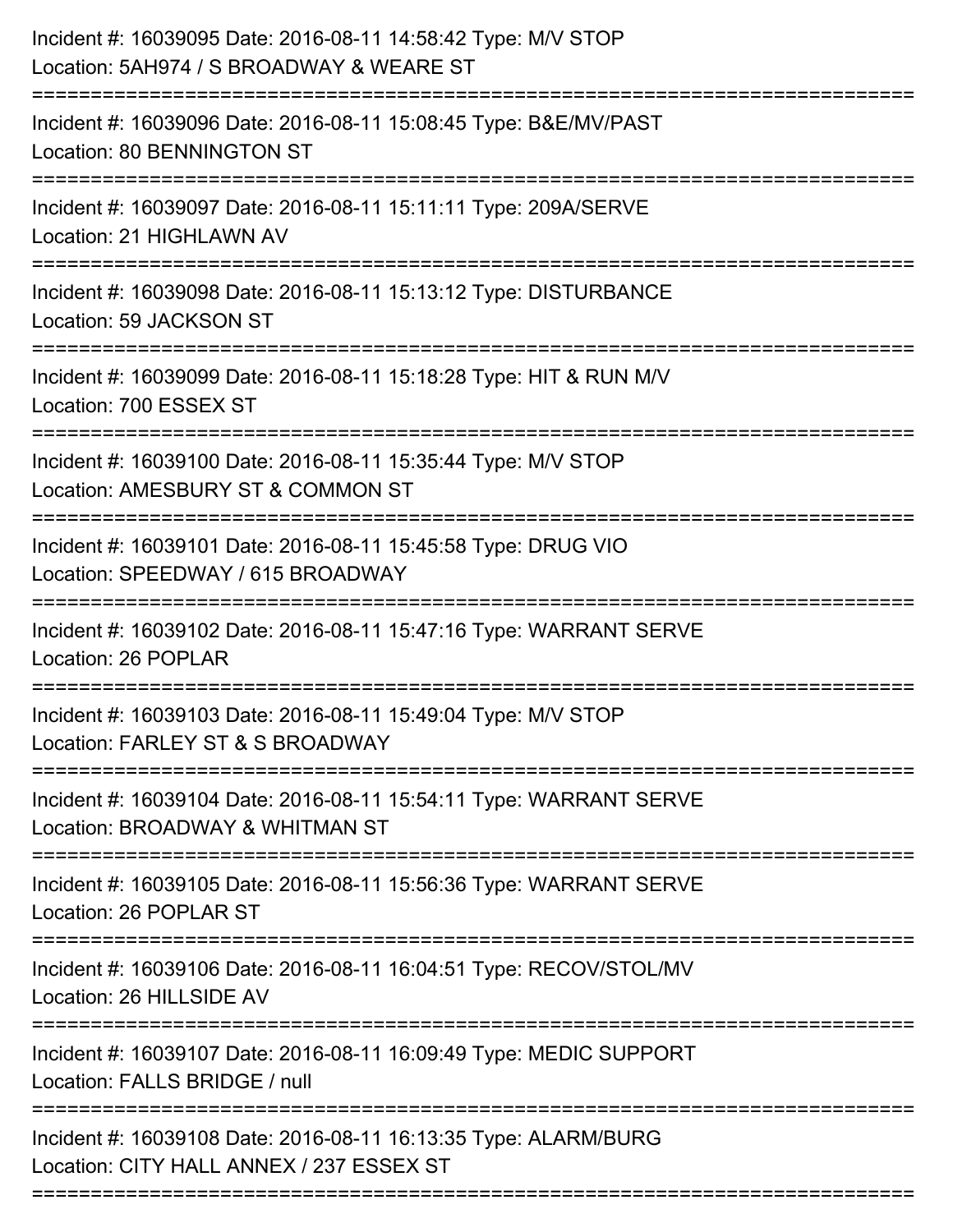Location: RIVERVIEW PL

| Incident #: 16039110 Date: 2016-08-11 16:19:44 Type: M/V STOP<br>Location: BROADWAY & VALLEY ST                  |
|------------------------------------------------------------------------------------------------------------------|
| Incident #: 16039111 Date: 2016-08-11 16:24:52 Type: AUTO ACC/NO PI<br>Location: CENTRAL BRIDGE / 0 MERRIMACK ST |
| Incident #: 16039112 Date: 2016-08-11 16:44:39 Type: M/V STOP<br>Location: 700 ESSEX ST                          |
| Incident #: 16039113 Date: 2016-08-11 17:13:15 Type: AUTO ACC/NO PI<br>Location: 4 UNION ST                      |
| Incident #: 16039114 Date: 2016-08-11 17:16:11 Type: M/V STOP<br>Location: BROADWAY & LOWELL ST                  |
| Incident #: 16039115 Date: 2016-08-11 17:16:33 Type: M/V STOP<br>Location: HAMPSHIRE ST & HAVERHILL ST           |
| Incident #: 16039116 Date: 2016-08-11 17:17:06 Type: M/V STOP<br>Location: BROADWAY & ESSEX ST                   |
| Incident #: 16039117 Date: 2016-08-11 17:19:54 Type: M/V STOP<br>Location: BROADWAY & LOWELL ST                  |
| Incident #: 16039118 Date: 2016-08-11 17:37:46 Type: M/V STOP<br>Location: BROADWAY & LOWELL ST                  |
| Incident #: 16039119 Date: 2016-08-11 17:50:21 Type: M/V STOP<br>Location: MARKET ST & S UNION ST                |
| Incident #: 16039120 Date: 2016-08-11 17:51:49 Type: NOISE ORD<br>Location: 39 STORROW ST                        |
| Incident #: 16039121 Date: 2016-08-11 17:52:40 Type: AUTO ACC/PI<br>Location: 108 HAVERHILL ST                   |
| Incident #: 16039122 Date: 2016-08-11 17:58:22 Type: M/V STOP<br><b>Location: MELROSE ST</b>                     |
|                                                                                                                  |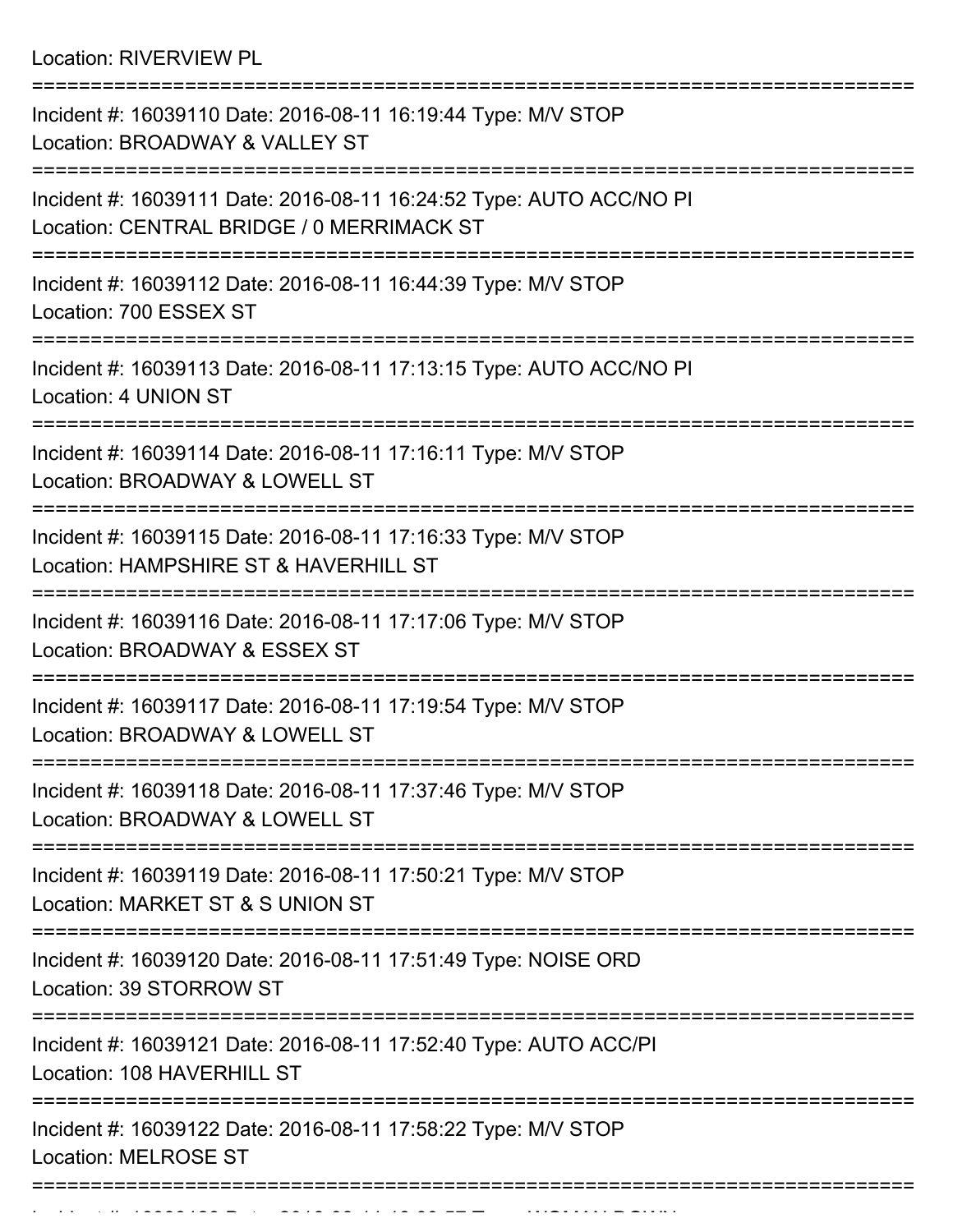Location: 16 FAIRMONT ST

| Incident #: 16039124 Date: 2016-08-11 18:02:56 Type: M/V STOP<br>Location: EMBANKMENT RD & CAULKINS CT                    |
|---------------------------------------------------------------------------------------------------------------------------|
| Incident #: 16039125 Date: 2016-08-11 18:09:07 Type: ALARM/HOLD<br>Location: EASTERN BANK / 486 ESSEX ST                  |
| Incident #: 16039126 Date: 2016-08-11 18:19:20 Type: WIRE DOWN<br>Location: 304 LOWELL ST                                 |
| Incident #: 16039127 Date: 2016-08-11 18:23:50 Type: NOISE ORD<br>Location: 39 STORROW ST                                 |
| Incident #: 16039128 Date: 2016-08-11 18:26:55 Type: NOISE ORD<br>Location: 39 STORROW ST                                 |
| Incident #: 16039129 Date: 2016-08-11 18:29:05 Type: MAN DOWN<br>Location: DENTAL ARTS / 234 ESSEX ST FL 1                |
| Incident #: 16039130 Date: 2016-08-11 18:40:01 Type: DISTURBANCE<br>Location: 71 BERKELEY ST FL 1                         |
| Incident #: 16039131 Date: 2016-08-11 19:01:35 Type: NOISE ORD<br>Location: HAMPSHIRE ST & MYRTLE ST                      |
| Incident #: 16039132 Date: 2016-08-11 19:08:58 Type: M/V STOP<br>Location: BROADWAY & ESSEX ST                            |
| Incident #: 16039133 Date: 2016-08-11 19:13:34 Type: ALARM/BURG<br>Location: 1ST BAPTIST HATIAN CHURCH / 150 GARDEN ST    |
| Incident #: 16039134 Date: 2016-08-11 19:25:53 Type: SEARCHWARRANT<br>Location: SHEEHAN'S TOWING SERVICE / 27 LAWRENCE ST |
| Incident #: 16039135 Date: 2016-08-11 19:27:06 Type: HIT & RUN M/V<br>Location: 328 LAWRENCE ST                           |
| Incident #: 16039136 Date: 2016-08-11 19:37:33 Type: LARCENY/PAST<br>Location: 10 DIAMOND ST #16 FL 2                     |
|                                                                                                                           |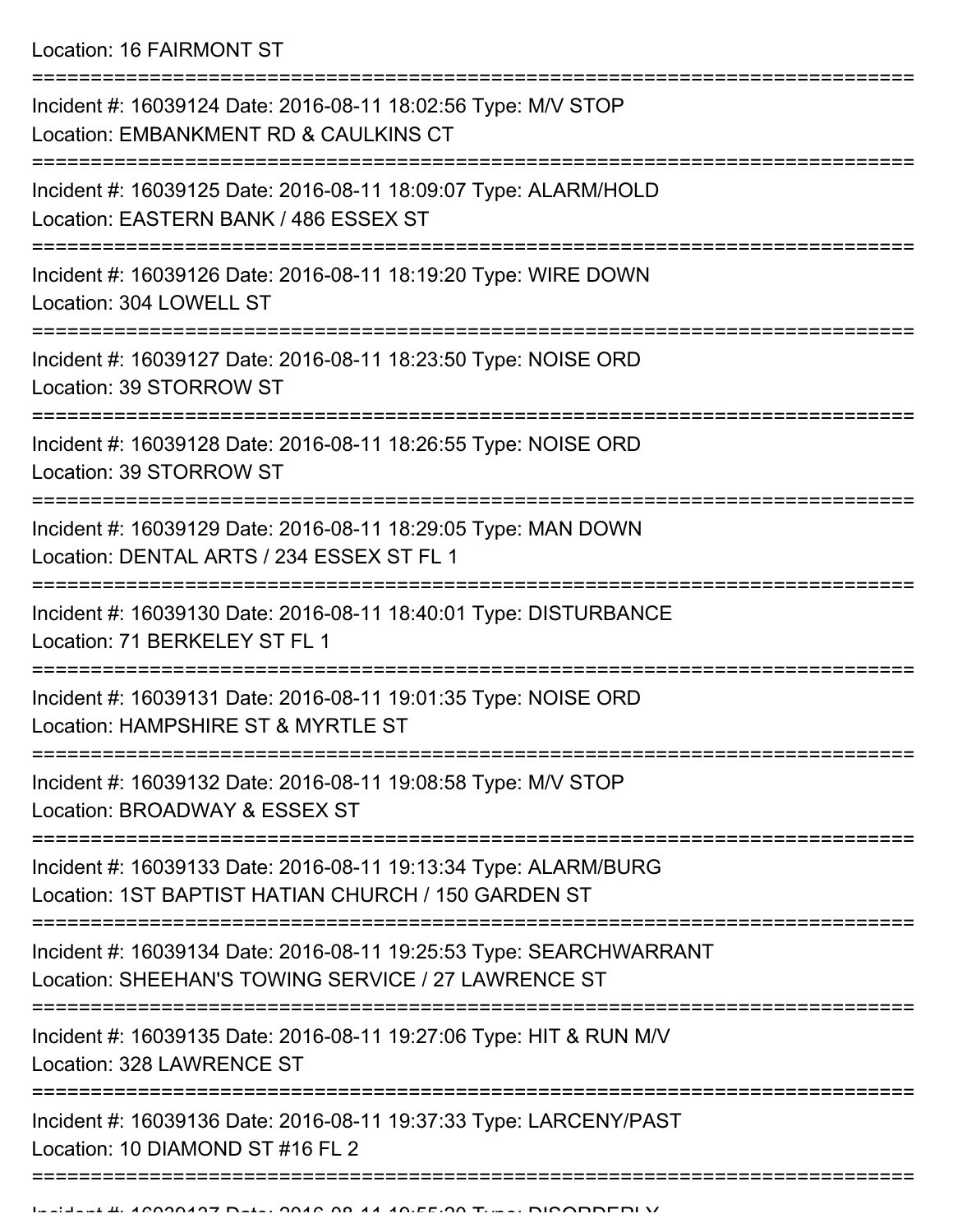Location: 1 TREMONT ST

| Incident #: 16039138 Date: 2016-08-11 19:57:42 Type: M/V STOP<br>Location: CENTRE ST & HAMPSHIRE ST                      |
|--------------------------------------------------------------------------------------------------------------------------|
| Incident #: 16039139 Date: 2016-08-11 20:22:43 Type: AUTO ACC/PED<br><b>Location: FULTON ST</b>                          |
| Incident #: 16039140 Date: 2016-08-11 20:25:38 Type: MEDIC SUPPORT<br>Location: 31 KATHERINE ST                          |
| Incident #: 16039141 Date: 2016-08-11 20:26:29 Type: AUTO ACC/NO PI<br>Location: 167 MAY ST                              |
| Incident #: 16039142 Date: 2016-08-11 20:49:10 Type: MISSING PERS<br>Location: LAWRENCE LIBRARY / null                   |
| Incident #: 16039143 Date: 2016-08-11 20:55:23 Type: M/V STOP<br>Location: AMESBURY ST & ESSEX ST                        |
| Incident #: 16039144 Date: 2016-08-11 21:17:14 Type: VIO CITY ORD<br>Location: 42 FLORAL ST                              |
| Incident #: 16039145 Date: 2016-08-11 21:19:35 Type: KEEP PEACE<br>Location: 154 ANDOVER ST                              |
| Incident #: 16039146 Date: 2016-08-11 21:23:23 Type: AUTO ACC/NO PI<br><b>Location: JACKSON ST</b>                       |
| Incident #: 16039148 Date: 2016-08-11 21:23:46 Type: SUS PERS/MV<br>Location: 12 DIAMOND ST                              |
| Incident #: 16039147 Date: 2016-08-11 21:24:12 Type: DOMESTIC/PROG<br>Location: 21 E HAVERHILL ST #1 FL 1                |
| Incident #: 16039149 Date: 2016-08-11 21:27:24 Type: ALARM/HOLD<br>Location: RESD; JOVIA BAUTISTA / 55 OSGOOD ST #1 FL 1 |
| Incident #: 16039150 Date: 2016-08-11 21:40:59 Type: AUTO ACC/NO PI<br>Location: 52 KNOX ST                              |
|                                                                                                                          |

Incident #: 16039151 Date: 2016-08-11 21:43:17 Type: UNWANTEDGUEST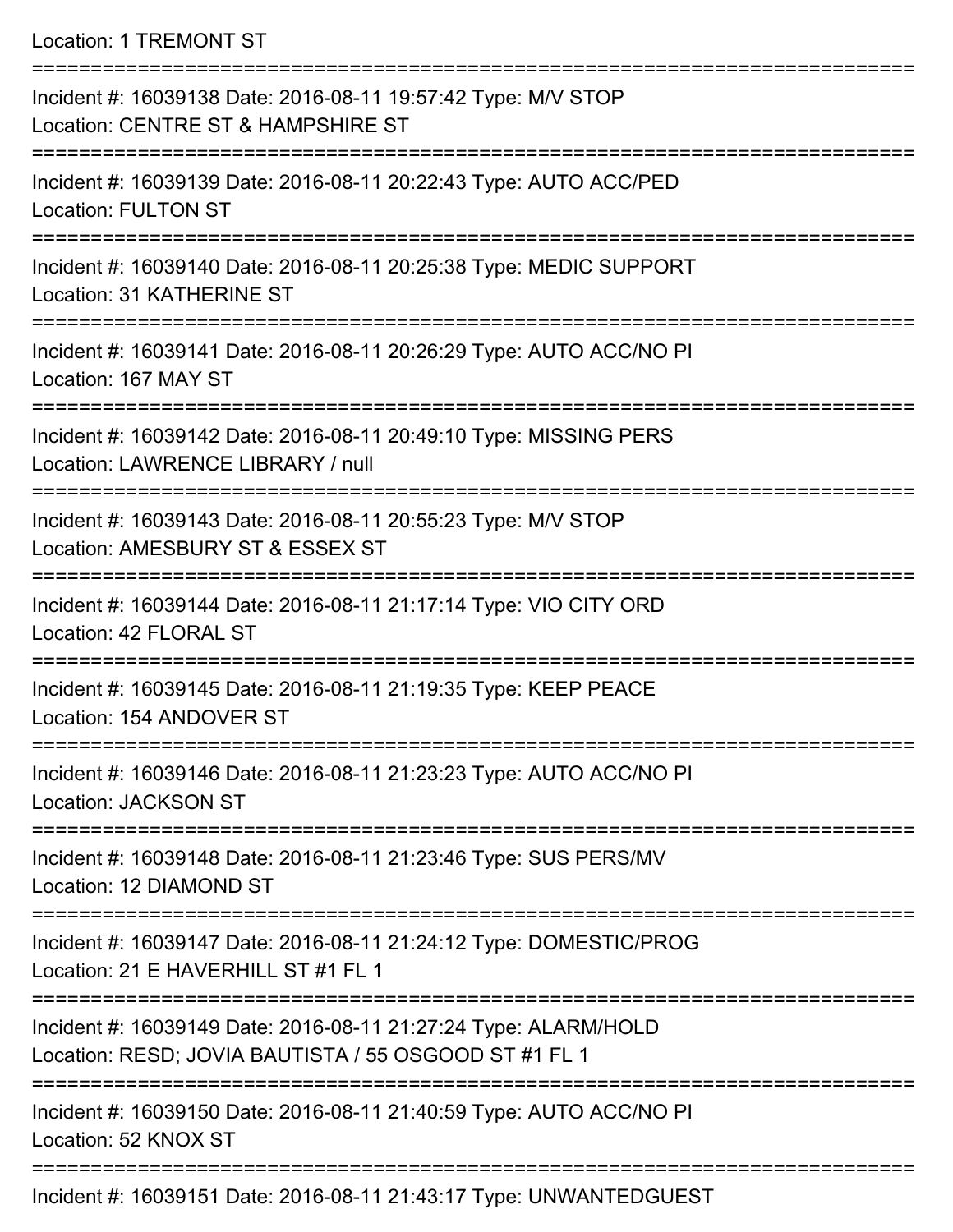| Incident #: 16039152 Date: 2016-08-11 21:43:43 Type: ALARM/BURG<br>Location: 435A WINTHROP AV<br>============<br>------------------- |
|--------------------------------------------------------------------------------------------------------------------------------------|
| Incident #: 16039153 Date: 2016-08-11 22:00:15 Type: A&B PROG<br>Location: ERVING AV & HAMPSHIRE ST                                  |
| Incident #: 16039154 Date: 2016-08-11 22:01:13 Type: HIT & RUN M/V<br>Location: CORNISH ST & SWAN ST                                 |
| Incident #: 16039155 Date: 2016-08-11 22:24:10 Type: DISORDERLY<br>Location: 38 LEBANON ST FL 2                                      |
| Incident #: 16039156 Date: 2016-08-11 22:28:06 Type: MISSING PERS<br>Location: 10 ABBOTT ST                                          |
| Incident #: 16039157 Date: 2016-08-11 22:41:55 Type: TRANSPORT<br>Location: 90 LOWELL ST                                             |
| Incident #: 16039158 Date: 2016-08-11 22:46:54 Type: DRUG VIO<br>Location: 77 S UNION ST                                             |
| Incident #: 16039159 Date: 2016-08-11 22:48:13 Type: M/V STOP<br>Location: FRANKLIN ST & LOWELL ST<br>---------------                |
| Incident #: 16039160 Date: 2016-08-11 22:53:01 Type: STOL/MV/PAS<br>Location: 6 MONTGOMERY ST                                        |
| Incident #: 16039161 Date: 2016-08-11 22:58:05 Type: TOW OF M/V<br>Location: 1 BEACON AV                                             |
| Incident #: 16039162 Date: 2016-08-11 23:02:57 Type: AUTO ACC/NO PI<br>Location: PARK ST & LAWRENCE ST                               |
| Incident #: 16039163 Date: 2016-08-11 23:09:22 Type: CK WELL BEING<br>Location: 12 FAIRMONT ST                                       |
| Incident #: 16039164 Date: 2016-08-11 23:14:30 Type: DISTURBANCE<br>Location: 2 NIGHTINGALE CT                                       |
| Incident #: 16039165 Date: 2016-08-11 23:29:18 Type: DISTURBANCE                                                                     |